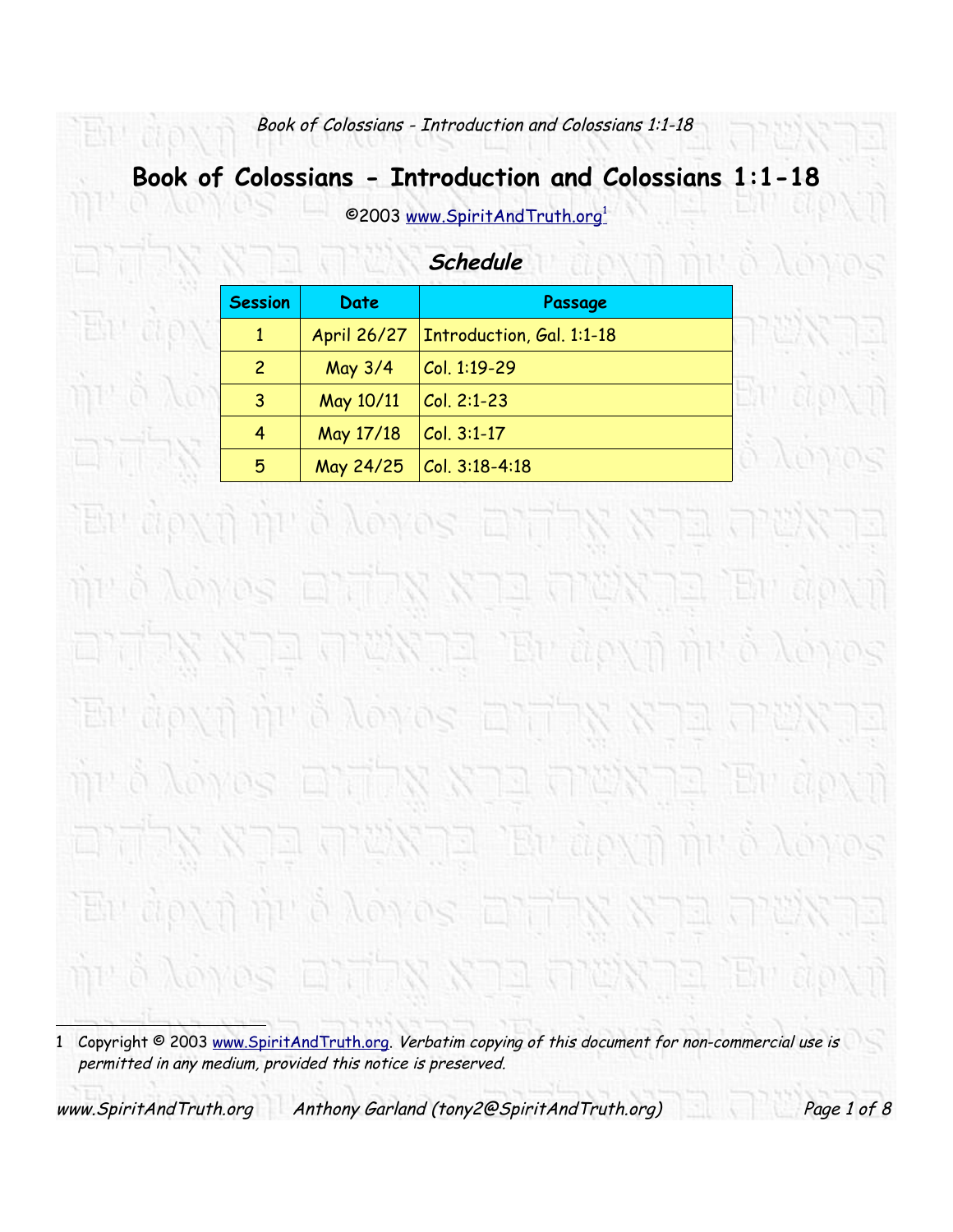# **<sup>A</sup> Word Concerning Balanced Study**

- There are two primary ways to study God's word: topically and verse-by-verse (exegetically).
- Each approach has value and relative strengths and weaknesses.

| Teaching<br><b>Method</b> | <b>Strengths</b>                                                                                                                                                                                                                    | <b>Weaknesses</b>                                                                                                                                                                                                                    |
|---------------------------|-------------------------------------------------------------------------------------------------------------------------------------------------------------------------------------------------------------------------------------|--------------------------------------------------------------------------------------------------------------------------------------------------------------------------------------------------------------------------------------|
| <b>Topical</b>            | Scripture interprets scripture.<br>Shows God's divine 'finger print" in $\cdot$<br>the consistency of authors spanning<br>time.<br>A comprehensive understanding of<br>various themes through scripture,<br>acts as a "safety net." | Easy to ride hobby horses.<br>Easy to avoid passages which<br>contradict. <sup>2</sup><br>Ability to manipulate the text: $a$<br>text out-of-context is a pretext.<br>Controversial subjects may not get<br>taught.                  |
| Verse-by-verse.           | More difficult to use scriptures<br>out-of-context.<br>Focus allows deeper penetration of<br>the text, its historical setting, and<br>meditation upon its application.                                                              | May never get around to studying<br>more distant passages.<br>Inability to see the "big picture" how<br>scripture ties together.<br>Lack of a systematized<br>$\bullet$<br>understanding of scriptural themes<br>(the 'safety net'). |

- Our previous study (*Israel Through the Eyes of Scripture*) was topical in nature. This study will be verse-by-verse (exegetical).
- With either approach, we must remember that we are not the "chef," we are the "waiter." God has already "cooked" what we are to serve.

<span id="page-1-0"></span>2 This is especially prevalent in popular Christian books.

www.SpiritAndTruth.org Anthony Garland (tony2@SpiritAndTruth.org) Page <sup>2</sup> of 8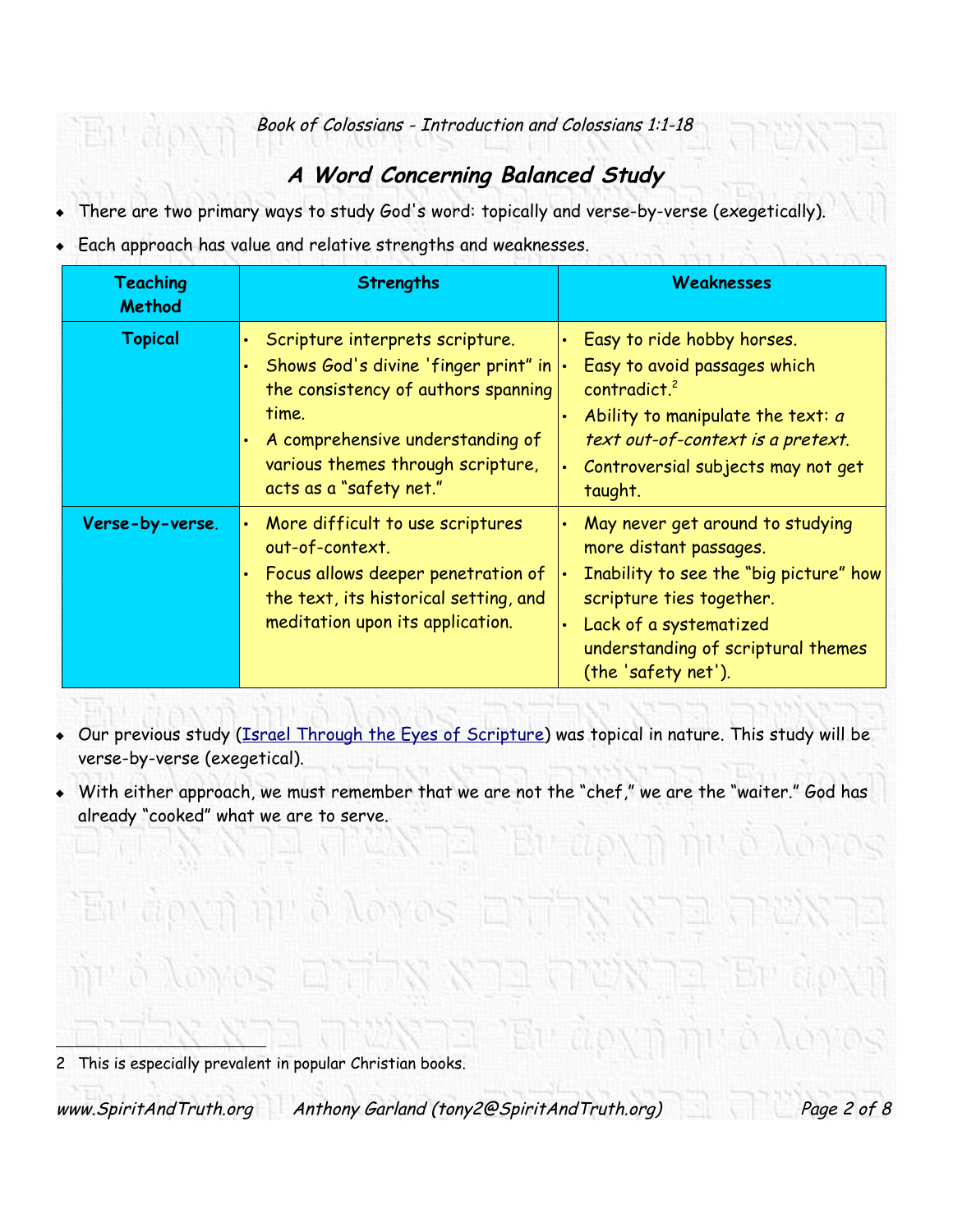# **Location of Colosse**



## **History of Colosse**

- **Geography** 110 miles east of Ephesus, 10 miles east of Laodicea, located on the Lycus River.
- **Name**  Its name may have been derived from Colossus, a large statue, which in turn may have been named for stony deposits found in the area.
- **Prominence** from the 5<sup>th</sup> century B.C. It's prominence prominence derived especially from its woolworking and cloth-dying industries; the dark red wool cloth known as *colossinum* was widely known."<sup>[3](#page-2-0)</sup>
- <span id="page-2-0"></span>3 Achtemeier, Paul J., Publishers Harper & Row, and Society of Biblical Literature. Harper's Bible Dictionary. Includes index. 1st ed., Page 175. San Francisco: Harper & Row, 1985.

www.SpiritAndTruth.org Anthony Garland (tony2@SpiritAndTruth.org) Page 3 of 8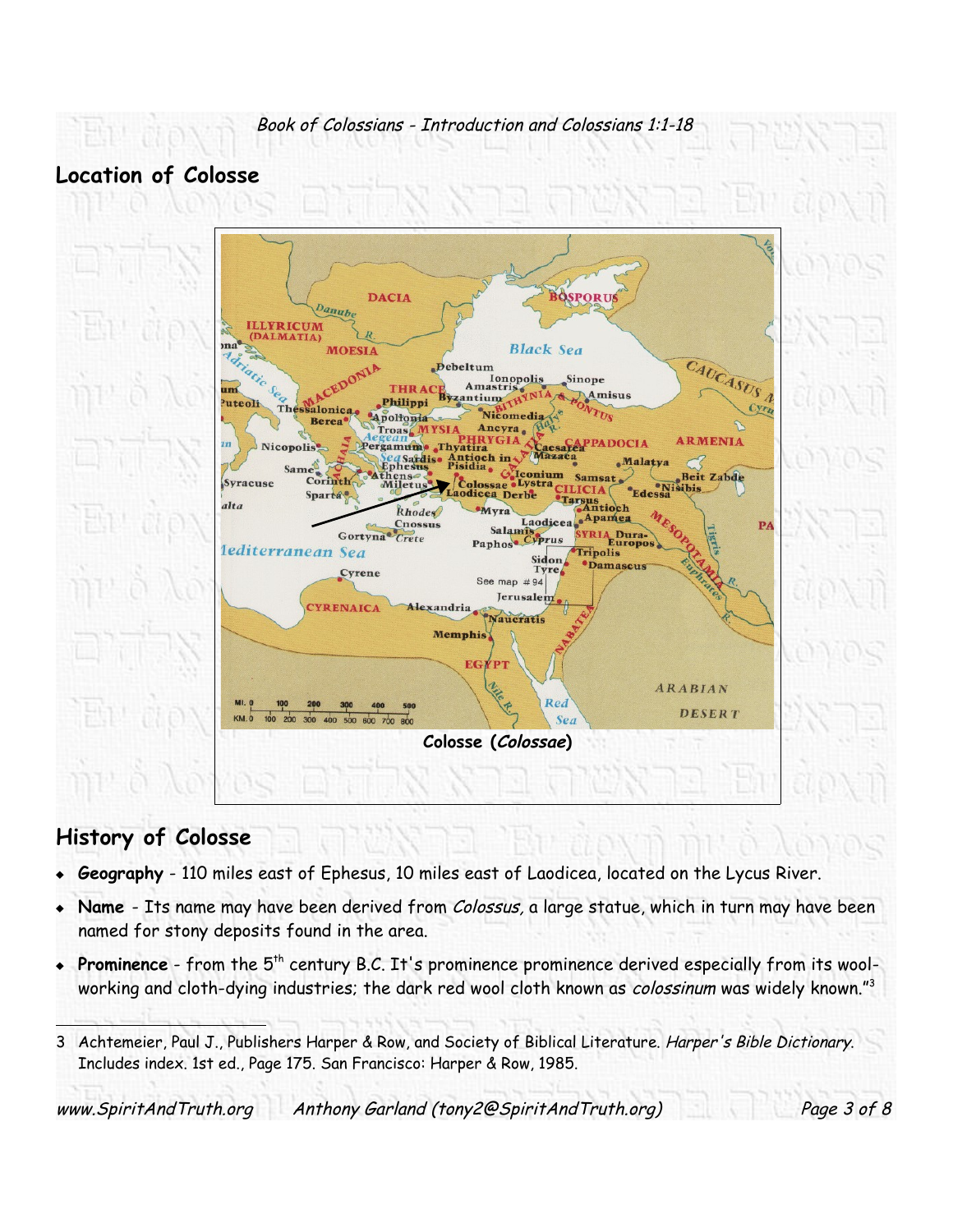- **Paul never visited Colosse** It appears that the Christian church was established by some other means, possibly by Epaphras (mentioned in Col. 1:7-8). This most likely occurred during Paul's threeyear ministry in Ephesus (Acts 19).
- **Significance waned** Underwent a severe earthquake in A.D. 60 or 61 and passed into oblivion in later Roman times—only a few coins survive from this period—and its site, rediscovered in 1835 and still unexcavated, became a quarry in the Byzantine era.

## **Paul's Epistle**

- **A "Prison Epistle"** Written about A.D. 60-62 while imprisoned in Rome (recorded in Acts 28:30). Paul also wrote Ephesians and Philemon during the same period. [4](#page-3-0) Probably written before Philippians. The epistle was also to be read by the Laodicean church (Col. 4:16). The letter was carried by Tychicus, who was accompanying the runaway slave Onesimus back to his master, Philemon, a member of the Colossian church ( Col. 4:7–9).
- **Purpose** Paul appears to have written the letter to address heretical ideas which arose among the believers there. Paul attempts to correct incorrect teaching such as: (1) the need to observe Old Testament laws and ceremonies (Col. 2:14, 20-23); (2) an emphasis on "deeper knowledge" only attainable to an elite few (Col. 2:8-10, 18); (3) the worship of angels (Col. 2:18) and; (4) an apparent denial of the deity of Christ (Col. 1:15-17). Paul also gave attention to the distinction between our absolute equality in Christ (Col. 3:11) yet preserving important God-established differences in roles (Col. 3:18-4:1). The Colossian heresy, "contained elements of what later became known as Gnosticism: that God is good, but matter is evil, that Jesus Christ was merely one of a series of emanations descending from God and being less than God (a belief that led them to deny His true humanity), and that a secret, higher knowledge above Scripture was necessary for enlightenment and salvation. The Colossian heresy also embraced aspects of Jewish legalism..." [5](#page-3-1)
- **"ism's" to avoid** Paul emphasizes our sufficiency in Christ. Being complete in Christ, believers have no need for gnosticism (avoiding the material and seeking spiritual freedom through knowledge), legalism (attaining righteousness by adhering to rules and regulations), mysticism (spirituality is attained by subjective experience), or asceticism (forgoing the material to attain spiritual standing).

<span id="page-3-1"></span>5 MacArthur, John Jr. The MacArthur Study Bible. electronic ed., Col 1:1. Nashville: Word Pub., 1997, c1997.

www.SpiritAndTruth.org Anthony Garland (tony2@SpiritAndTruth.org) Page 4 of 8

<span id="page-3-0"></span><sup>4</sup> "The names of the same people (e.g., Timothy, Aristarchus, Archippus, Mark, Epaphras, Luke, Onesimus, and Demas) appear in both Colossians and Phileman, showing that both were written by the same author at about the same time." [MacArthur, John Jr. The MacArthur Study Bible. electronic ed., Col 1:1. Nashville: Word Pub., 1997, c1997.]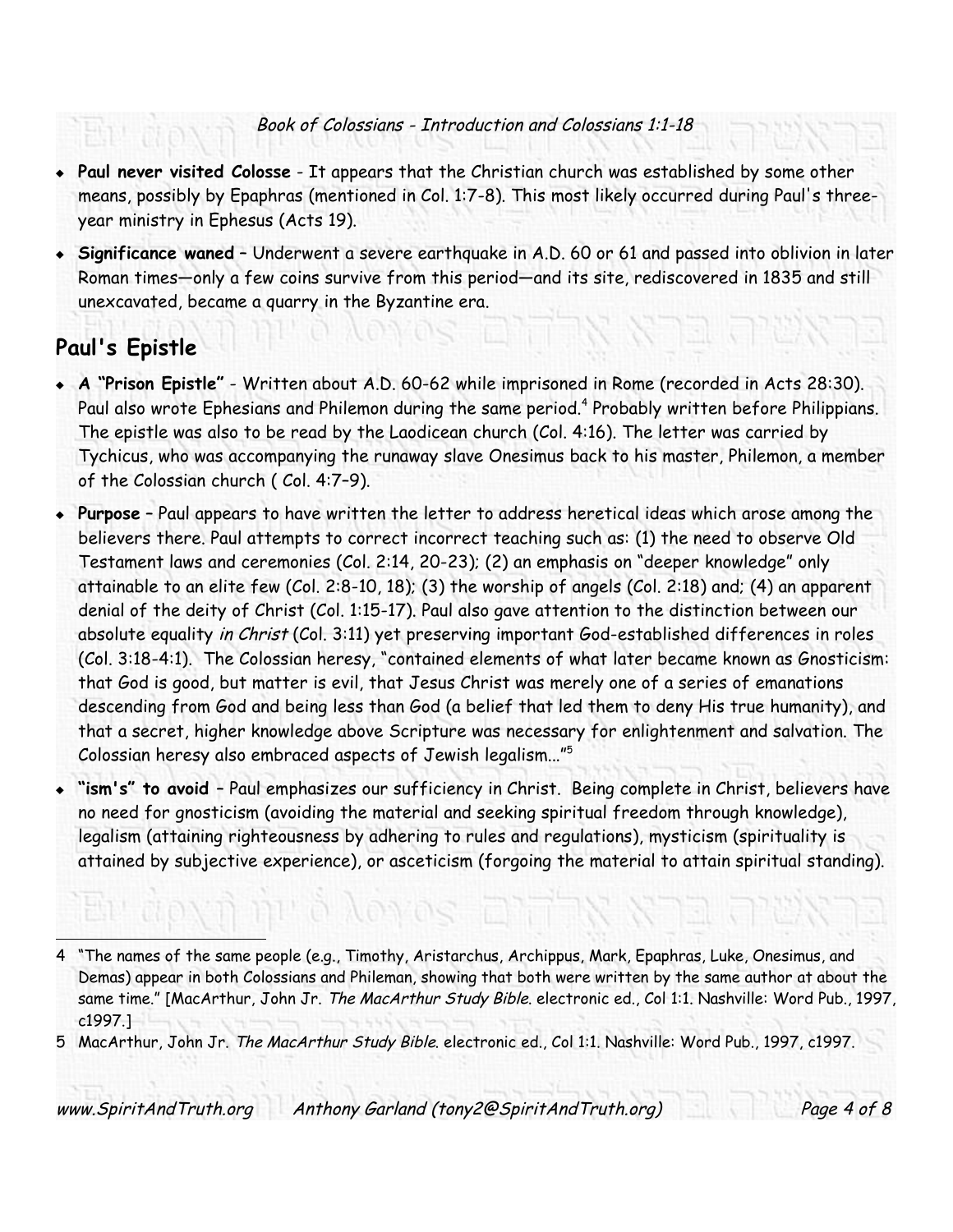## **Colossians 1:1-18 [6](#page-4-0)**

## **Col 1:1 Paul, an apostle of Jesus Christ by the will of God, and Timothy our brother,**

- Apostle (apostolos from apostellō a "messenger," "envoy" or "sent one"). One who is sent as a representative with a message.
- Paul was an apostle strictly by the will of God (Acts 9:3-6).<sup>[7](#page-4-1)</sup> See especially Acts 26:12-18.
- **Col 1:2 To the saints and faithful brethren in Christ [who are] in Colosse: Grace to you and peace from God our Father and the Lord Jesus Christ.**
- "saints" (hagios) denotes those who are "holy," or "sacred," because they are set-apart exclusively for the purposes of God. It denotes ownership and dedication rather than any intrinsic quality or performance.
- **Col 1:3 We give thanks to the God and Father of our Lord Jesus Christ, praying always for you since we heard of your faith in Christ Jesus and of your love for all the saints;**
- Notice the *intercessory* nature of Paul's prayers. How do we measure up to this in our own prayers?
- "since we heard of your faith" These were believers that Paul had no direct involvement with.
- "your love for all the saints" the mark of true conversion is a growing love for all the saints. Not because of who they are, but because of Whose they are!
- **Col 1:5 because of the hope which is laid up for you in heaven, of which you heard before in the word of the truth of the gospel,**
- One of our main motivators is hope. This hope is "laid up... in heaven" because we hope in those things which are unseen, but are absolutely guaranteed to come to pass. (See Romans  $8:18-25$ ). If we are to truly serve God as He has intended on this earth, then it is imperative that our minds and hearts be fixed on heaven.
- We are considered aliens. It is no accident that the people alive on earth during the Tribulation are consistently referred to as "earth dwellers." [8](#page-4-2) Their citizenship and focus is on the earth and not on the eternal things of heaven. How about us?
- God reminds Israel: The land shall not be sold for ever: for the land [is] mine; for ye [are] strangers and sojourners with me.(Le 25:23) Jesus reiterates this them in relation to believers (John 15:18-19; John 17:14-17).

<span id="page-4-0"></span>6 New King James Version

- <span id="page-4-1"></span>7 A frequent theme found in scripture regarding those with great responsibility to represent God is an initial experience where God reveals His glory to the man of God.
- <span id="page-4-2"></span>8 Re 3:10; Re 6:10; Re 11:10; Re 12:12; Re 13:8; Re 13:12; Re 13:14; Re 14:6; Re 17:8

www.SpiritAndTruth.org Anthony Garland (tony2@SpiritAndTruth.org) Page 5 of 8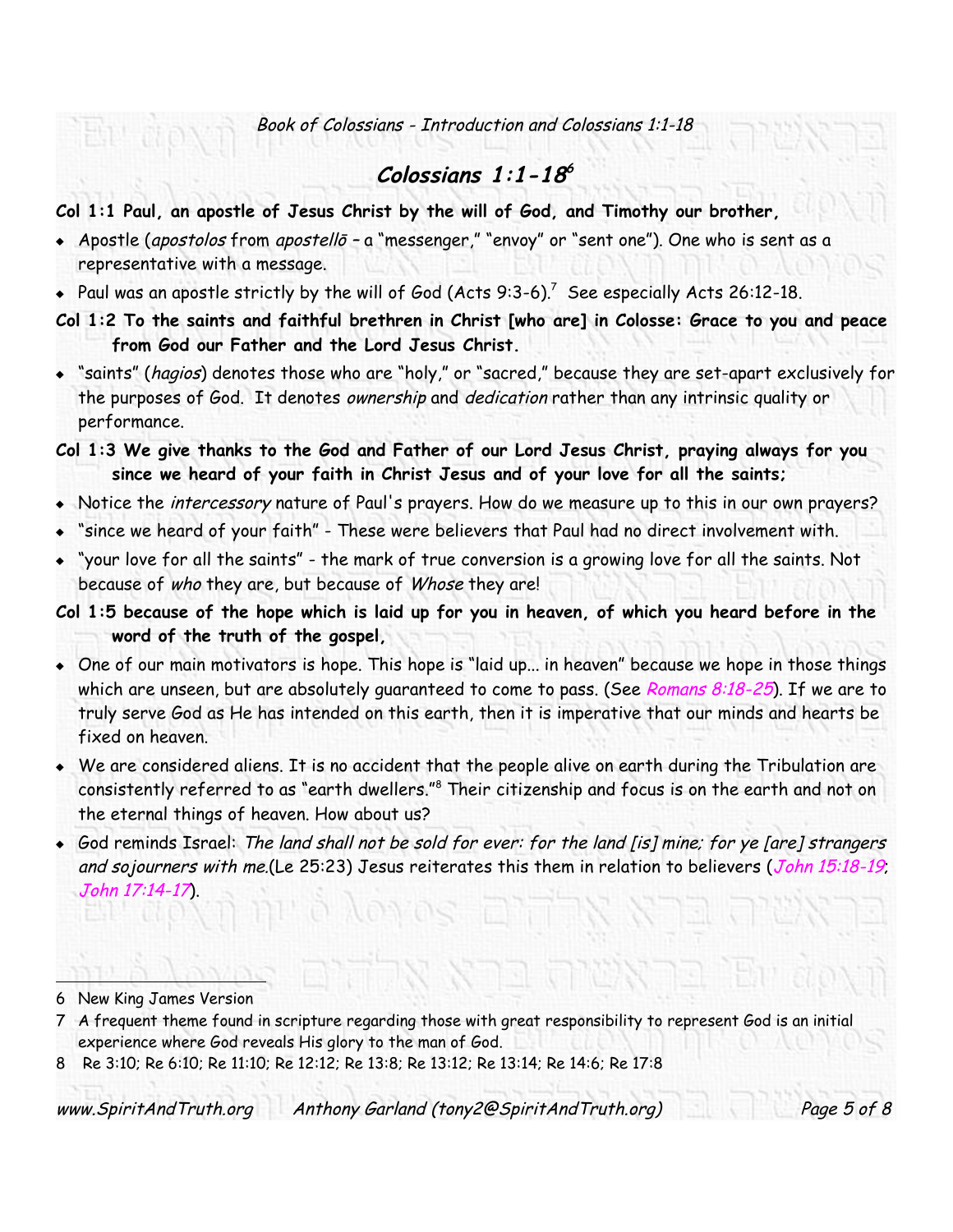Col 1:6 which has come to you, as [it has] also in all the world, and is bringing forth fruit, as [it **is] also among you since the day you heard and knew the grace of God in truth;**

- A key purpose of God's word is to "bring forth fruit" -- the fruit of the Spirit. Our knowledge of God's Word is pointless without application. Worse than that, it is *dangerous* in that we are selfdeceived and misrepresenting Christianity and our Lord.
- To the degree we stay close to God's Word (the Bible), we will be near the source of spiritual life: Isa. 55:10-11.
- This living water of God's Word is not to be kept for us. We are to become its dispenser: John 7:38-39
- **Col 1:7 as you also learned from Epaphras, our dear fellow servant, who is a faithful minister of Christ on your behalf,**

**Col 1:8 who also declared to us your love in the Spirit.**

- Col 1:9 For this reason we also, since the day we heard it, do not cease to pray for you, and to **ask that you may be filled with the knowledge of His will in all wisdom and spiritual understanding;**
- We are to be filled with the knowledge of His will. How are we to come to the knowledge of his will? By subjective experience? By mysterious revelation? By our own 'opinions' about Who God must be and what He must think? These are all the ways which the earth dwellers attempt to approach God and discern His will. Jesus set forth a different way in John 8:31-32.
- Paul emphasizes spiritual understanding because our natural understanding is unable to comprehend or submit to God. Those who have not been born again are unable to understand the things of God (John 8:43; 1Cor. 2:12-16).
- **Col 1:10 that you may walk worthy of the Lord, fully pleasing [Him], being fruitful in every good work and increasing in the knowledge of God;**
- **Col 1:11 strengthened with all might, according to His glorious power, for all patience and long suffering with joy;**
- **Col 1:12 giving thanks to the Father who has qualified us to be partakers of the inheritance of the saints in the light.**
- **Col 1:13 He has delivered us from the power of darkness and conveyed [us] into the kingdom of the Son of His love,**
- **Col 1:14 in whom we have redemption through His blood, the forgiveness of sins.**
- $\bullet$  Redemption requires a blood sacrifice which is one reason why it was not to be eaten (the life [nephesh]is in the blood, Lev 17:11).
- Blood sacrifice is required by God for atonement:  $(Heb 9:22)$
- The "life" (nephesh) of Christ, is what was made an offering for sin, Yet it pleased the LORD to

www.SpiritAndTruth.org Anthony Garland (tony2@SpiritAndTruth.org) Page 6 of 8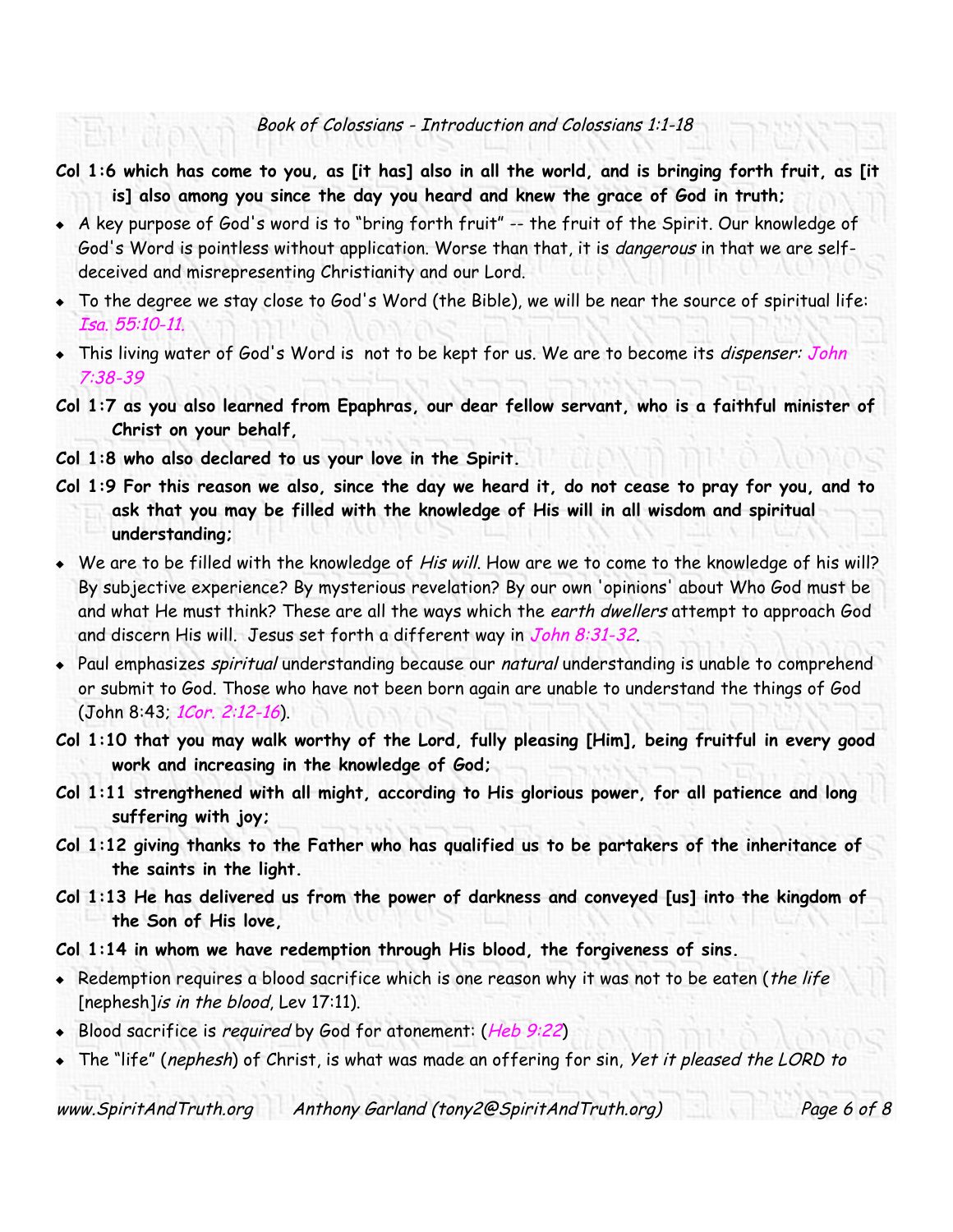bruise Him; He has put Him to grief. When You make His soul [nephesh] an offering for sin (Isa. 53:10).

- If you think Christianity can transmogrify into a "bloodless religion," thing again! (Mt 26:28; Mt 27:4; Lu 22:20; Joh 19:30; Ac 20:28; Ro 5:9; 1Co 10:16; Eph 1:7; Eph 2:13; Col 1:14; Col 1:20; Col 2:14; Col 2:15; Heb 9:12; Heb 9:14; Heb 9:22; Heb 10:19; Heb 10:29; Heb 11:28; Heb 12:24; Heb 13:12; Heb 13:20; 1Pe 1:18; 1Pe 1:19; 1Jo 1:7; 1Jo 5:8; Re 1:5; Re 5:9; Re 7:14; Re 12:11)
- This is offensive and it is intended to be so-the scandal of the cross.

### **Col 1:15 He is the image of the invisible God, the firstborn over all creation.**

- "image" (eikōn) What is an image? An image corresponds to the original. It is the representation of the original, often in situations where the original cannot be perceived fully due to the limitations of the viewer or viewing situation. Sinful flesh is consumed in God's presence without special measures of atonement and separation. This is the entire reason for the expulsion of man from the Garden and the entire ediface of the Tabernacle and Temple to follow. This separation of Holy from sinful is overcome by the reconciliation provided by the blood of Christ. This is one reason why the Holy Spirit would not take up residence within sinful vessels, making them a Holy Temple, until Christ was glorified (John 7:39; 16:7).
- The prohibition against conceiving of any image of God, given in the second commandment (Ex. 20:4- 5). Elsewhere, Israel is warned, "Take careful heed to yourselves, for you saw no form when the LORD spoke to you at Horeb out of the midst of the fire, "lest you act corruptly and make for yourselves <sup>a</sup> carved image in the form of any figure: the likeness of male or female, (De 4:15-16)
- $\bullet$  The very incarnation of Jesus is an intentional revelation of God among men: $^{\circ}$  No one has seen God at any time. The only begotten Son, who is in the bosom of the Father, He has declared [Him]. (Joh 1:18). This is yet another reason for understanding the Angel of YHWH in the OT as preincarnate appearances of Jesus.<sup>[10](#page-6-1)</sup> Jesus emphasized this very point Himself (*John 14:9*). Jesus is the very form of God (*morphē*, Php. 2:6) but was found in the likeness (*skēma,* Php. 2:8) of a man.<sup>[11](#page-6-2)</sup> His *essence*

<span id="page-6-2"></span>11 skema is similar to ikon:, "everything in a person which strikes the senses, the figure, bearing, discourse, actions, manner of life" [Strong, James. The Exhaustive Concordance of the Bible : Showing Every Word of the Test of

www.SpiritAndTruth.org Anthony Garland (tony2@SpiritAndTruth.org) Page 7 of 8

<span id="page-6-0"></span><sup>9</sup> Isa 9:1-2; Lu 2:32; Joh 1:14-18; Joh 12:45; Joh 14:7-9; Joh 15:15; Ga 1:12; Col 1:15; Col 2:9; Heb 1:2; 1Jo 1:2; Re 1:1

<span id="page-6-1"></span><sup>10</sup> "Stephen's sermon refers at least three times to the Old Testament angel of the Lord, usually regarded as the preincarnate Christ (Ac 7:30,Ac 7:35,Ac 7:38). In Ac 7:30-31, Stephen ascribes to the angel at the burning bush 'the voice of the Lord' (cf. Ac 7:35,Ac 7:37-38) and applies the Old Testament 'angel of the Lord' to the New Testament Christ." [Mal Couch, <sup>A</sup> Bible Handbook to the Acts of the Apostles (Grand Rapids, MI: Kregel Publications, 1999)., p. 187]. "As the church fathers had already recognized [among later scholars we mention Calvin, Hengstenberg, Keil, Ebrard, Lange, and Stier], this is no less a person than the Son of God Himself, the Word... who appeared later in Christ." [Erich Sauer, The Dawn Of World Redemption (Grand Rapids, MI: Eerdman's Publishing Company, c1964, 1951)., p. 103.]